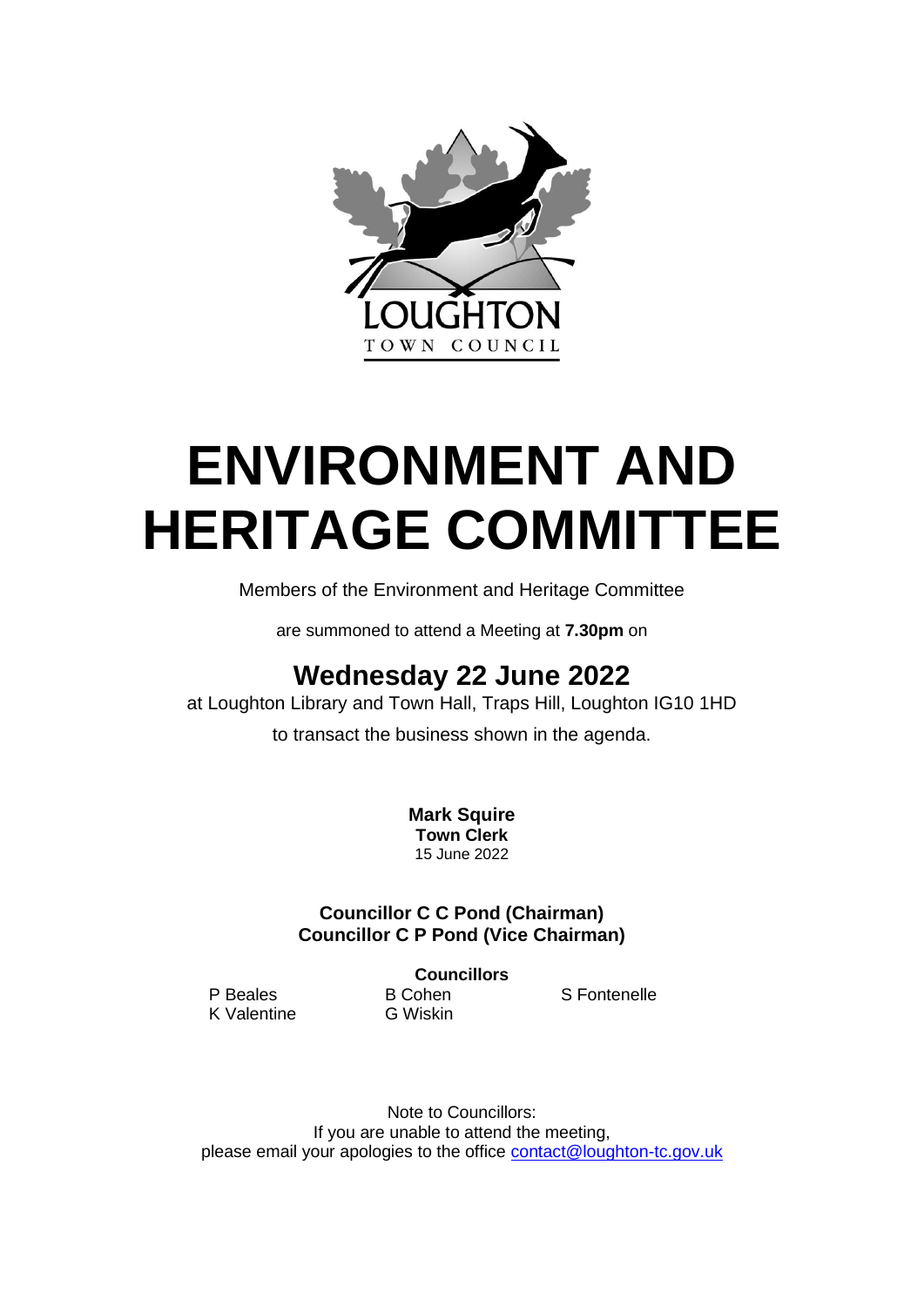# **A G E N D A**

# **1 Apologies**

To RECEIVE any apologies for absence.

#### **2 Declarations of Interest**

For Councillors to declare any pecuniary or non-pecuniary interest in any items on the Agenda.

#### **3 Confirmation of Minutes**

To CONFIRM the minutes of the meeting held on 29 March 2022.

#### **4 Public Representations**

To hear any representations from members of the public who have registered a request to address the Committee in accordance with no 5, Appendix C, of the Standing Orders.

#### **5 Town Clerk's / Chairman's Report**

To report (for discussion only) on any further significant information / matters that may be of interest to Committee members. The Town Clerk will provide an update on 'Ride London', York Hill benches, war memorial cleanse and the cemetery wall.

#### **6 Allotments**

#### **6.1 Willingale Allotments Report**

#### **6.1.1 Status Report**

|                                           | 12 May 2022 - date of |  |
|-------------------------------------------|-----------------------|--|
|                                           | inspection            |  |
| Total plots on site (full and half plots) | 91                    |  |
| Plots tenanted (full and half plots)      | 90                    |  |
| Plots vacant and available                |                       |  |
| Plots vacant but extremely overgrown      |                       |  |
| Income banked to date                     | £3,481                |  |
| Outstanding rent                          | £ቦ 00                 |  |

Following a full plot inspection on 12 May 2022, eighteen letters/emails of concern were sent out. Following which 4 plot holders have decided to give up their plots. The next inspection will take place in early July and, with the annual tenancy renewal due on 1 September 2022, any of those plots showing little or no improvement will be sent a final warning letter.

We currently have 30 residents on the waiting list.

A contractor was paid to cut back the vegetation/brambles growing through the perimeter fence dividing the allotment site and the Nature Reserve, price for this work in the region of £300.

Contact has been made with the Probation Service and it has been agreed that groups will carry out clearance work on the one vacant plot and also the area once used as a communal compost space.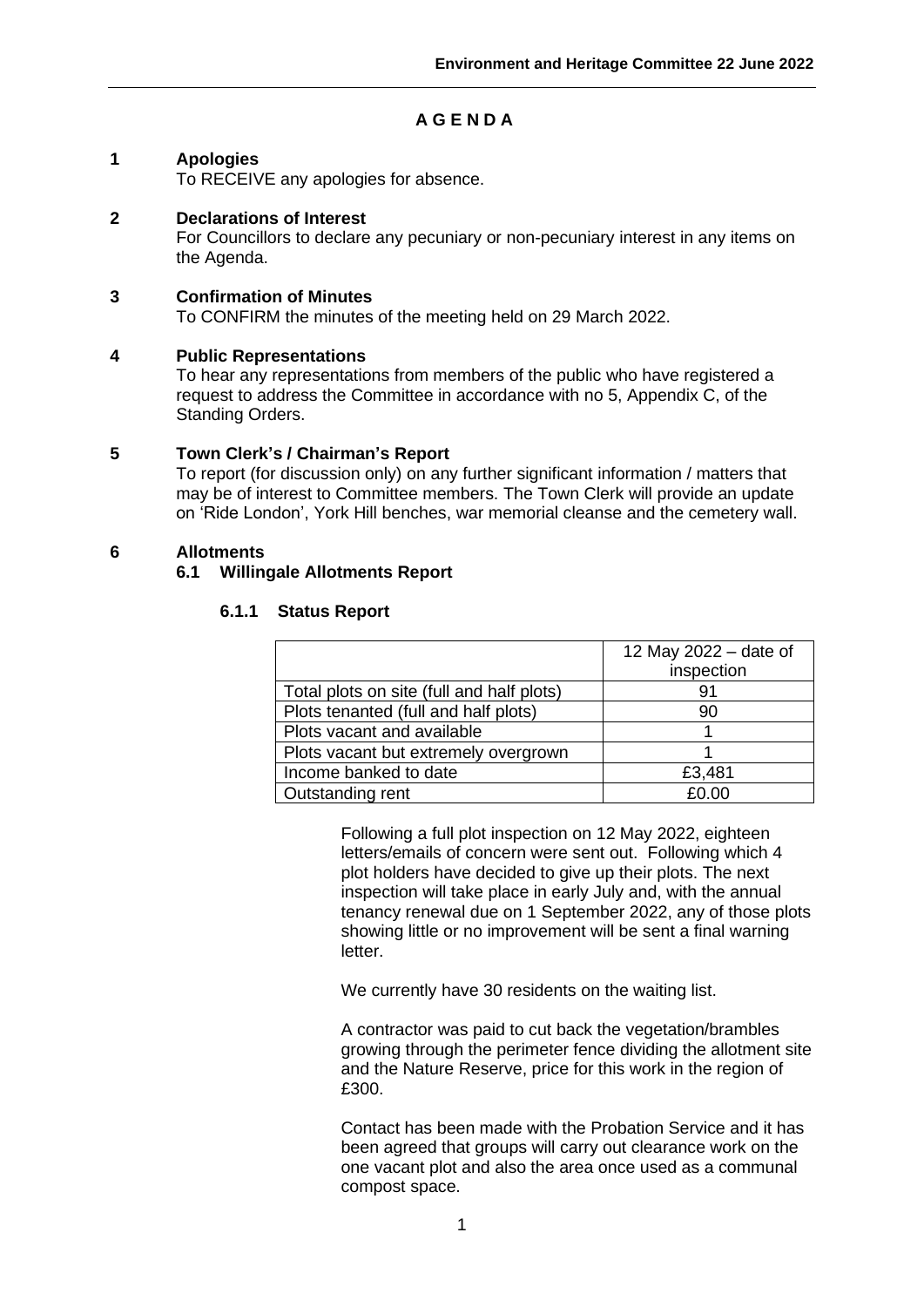# **6.1.2 Annual Rent Review**

The Committee is asked to consider and agree the rent increase for the period 1 September 2022 – 31 August 2023 so that the required twelve months' notice can be given to all tenants. Usually the change is based on the increase in the Retail Price Index (RPI) but the current level- May 2022 is 11.1%

The annual rent for plots with effect from 1 September 2022 is shown below with the recommendation for the following year.

| Plot type   | 1 September 2021 -<br>31 August 2022 | 1 September 2022 -<br>31 August 2023 |
|-------------|--------------------------------------|--------------------------------------|
| Full        | 45.00                                | 48.00                                |
| <b>Half</b> | 30.00                                | 33.00                                |
| <b>Shed</b> | 15.00                                | 18.00                                |

#### **7 Signage**

**7.1 Signage to the Forest from Loughton Station / Town Centre – Min no EH 90.1**

The Town Council has paid for a number of signs and an interpretation board. See attached page 6.

The Town Clerk and Services Manager will provide an oral update.

Members to receive and note.

#### **7.2 Broadway Noticeboard - Min no EH 90.2**

The Services Manager will provide an oral update.

#### **7.3 Alley Way Project**

Cllr CC Pond has potentially secured grant funding of between £7k to £9k, which can be allocated towards completing signage for a number of alleyways in Loughton. Typically a pair of signs will cost between £500 to £600.

The Chairman, Town Clerk and Services Manager will provide further background information.

#### **8 Requests from Epping Forest District Council's (EFDC) - The Broadway Loughton (Debden)**

#### **8.1 Planters - Min no EH 91**

Duncan Haslam, Deputy Towns Centre Project Manager, EFDC, informed the Town Council on 22 May 2022, that they are seeking approval from Essex Highways for the placement of the planters which will take about 6 weeks. The Town Clerk will provide a further oral update.

To receive and note

#### **8.2 Major Works at the Broadway Proposal**

On the 10 June 2022, Jordan Dapaah, Regeneration Project Manager, EFDC reported as follows :- Please note it is the Councils intention to embark on a series of external maintenance and repair works at The Broadway (11A-77A & 12A-82A) within the next 12-18 months. The high level intention at this stage is that the works will include roof replacements, window replacements, walkway and balcony upgrades, Anti-social behaviour upgrades and compliance works amongst others.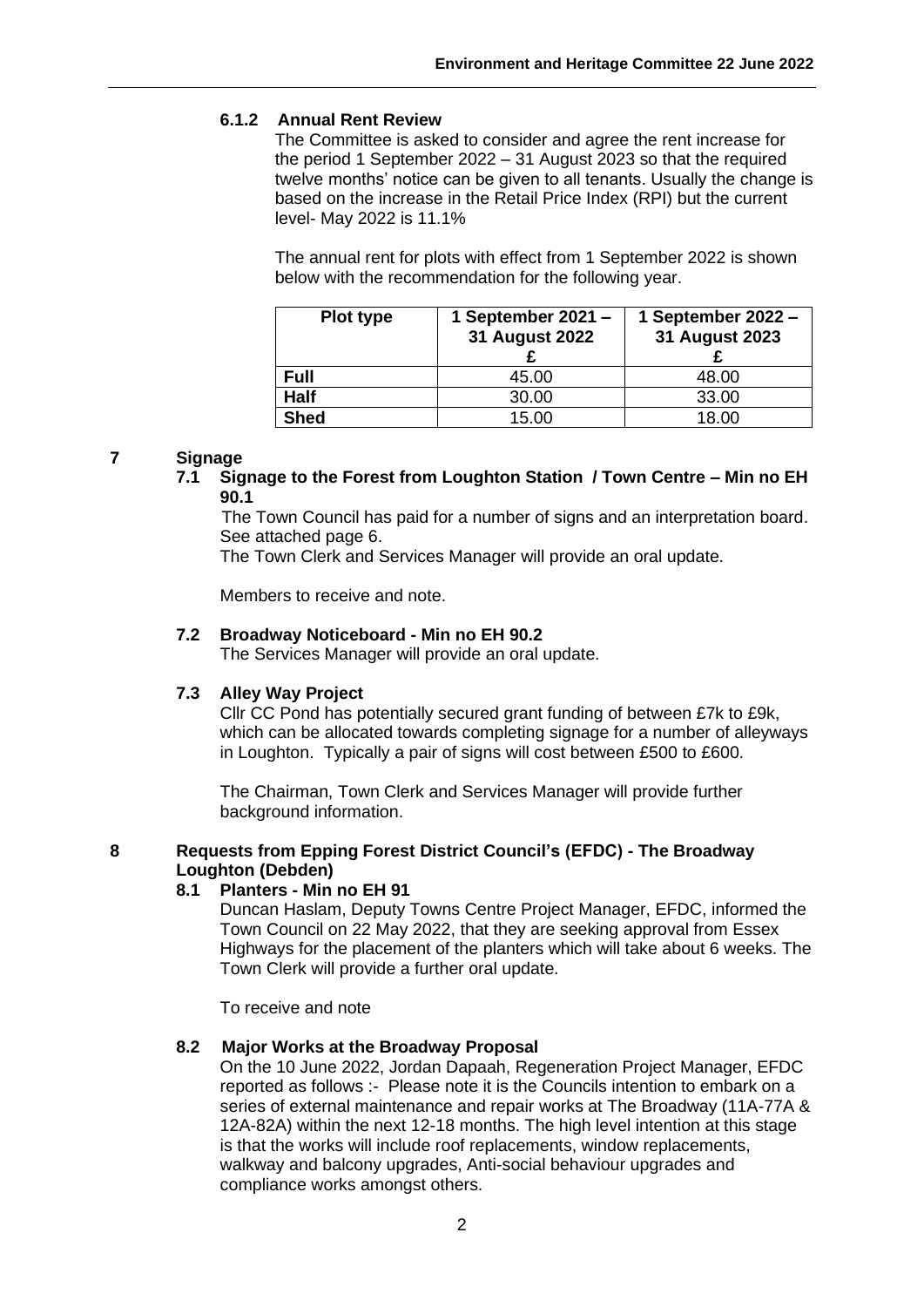Town Councillors were given the opportunity to talk through the programme and subsequent delivery proposal ahead of any resident engagement, via a zoom meeting on Thursday 16 June.

It is anticipated that some feedback will be available at the Committee meeting

#### **9 Salt Bins**

#### **9.1 Salt Bag Partnership Scheme for Winter 2022/23**

The Committee is asked to confirm that the Town Council may again participate in the 2022/23 Winter Salt Bag Partnership Scheme.

#### **9.2 Request for Salt Bin at the top of Smarts Lane, Loughton.** A deliberation is awaited from the Epping Forest, Local Highways Panel

Members to receive and note

#### **10 Loughton Cemetery**

#### **10.1 Closed Churchyard**

The future of the St John' s cemetery as a Closed Churchyard has been published in the summer edition of 'Think Loughton', the Town Council's newsletter. A site visit will be arranged in the next few weeks.

To receive and note.

#### **10.2 Request for Memorial Bench at Loughton Cemetery**

A request has been received from a local resident to have a bench installed (at own expense) in Loughton Town Cemetery, on the mound near Section F. See below a link to the bench which the local resident is considering [https://memorialbenchesuk.co.uk/memorial-benches/4-seater-memorial](https://memorialbenchesuk.co.uk/memorial-benches/4-seater-memorial-benches/engraved-memorial-bench-4-seat-great-maytham)[benches/engraved-memorial-bench-4-seat-great-maytham](https://memorialbenchesuk.co.uk/memorial-benches/4-seater-memorial-benches/engraved-memorial-bench-4-seat-great-maytham)

Recommend agreement subject to finding a suitable location.

#### **11 Community Events**

#### **11.1 Loughton Day 17.9.22 – Min no 93.1**

Organisation of this event is progressing well with 17 stalls signed up and a number of performers committed already. The main marketing drive will take place after the Jessel Green Fun Day on 26 June. An initial site visits was made to Loughton Cricket Club on 14 June 2022. The Town Council will be hosting a 'strawberry and cream stall and also publicising Town Council activities.

To receive and note

#### **11.2 Loughton Wombles – Min no 93.2**

A sixth Wombles community litter pick is scheduled to take place at the Jessel Green Fun Day on Sunday 26 June 2022.

To receive and note

#### **11.3 Future Public Events**

There have been a few comments regarding the lack of Platinum Jubilee bunting in Loughton High Street during the recent celebrations. This is not strictly a Town Council responsibility as local retailers can deck their shop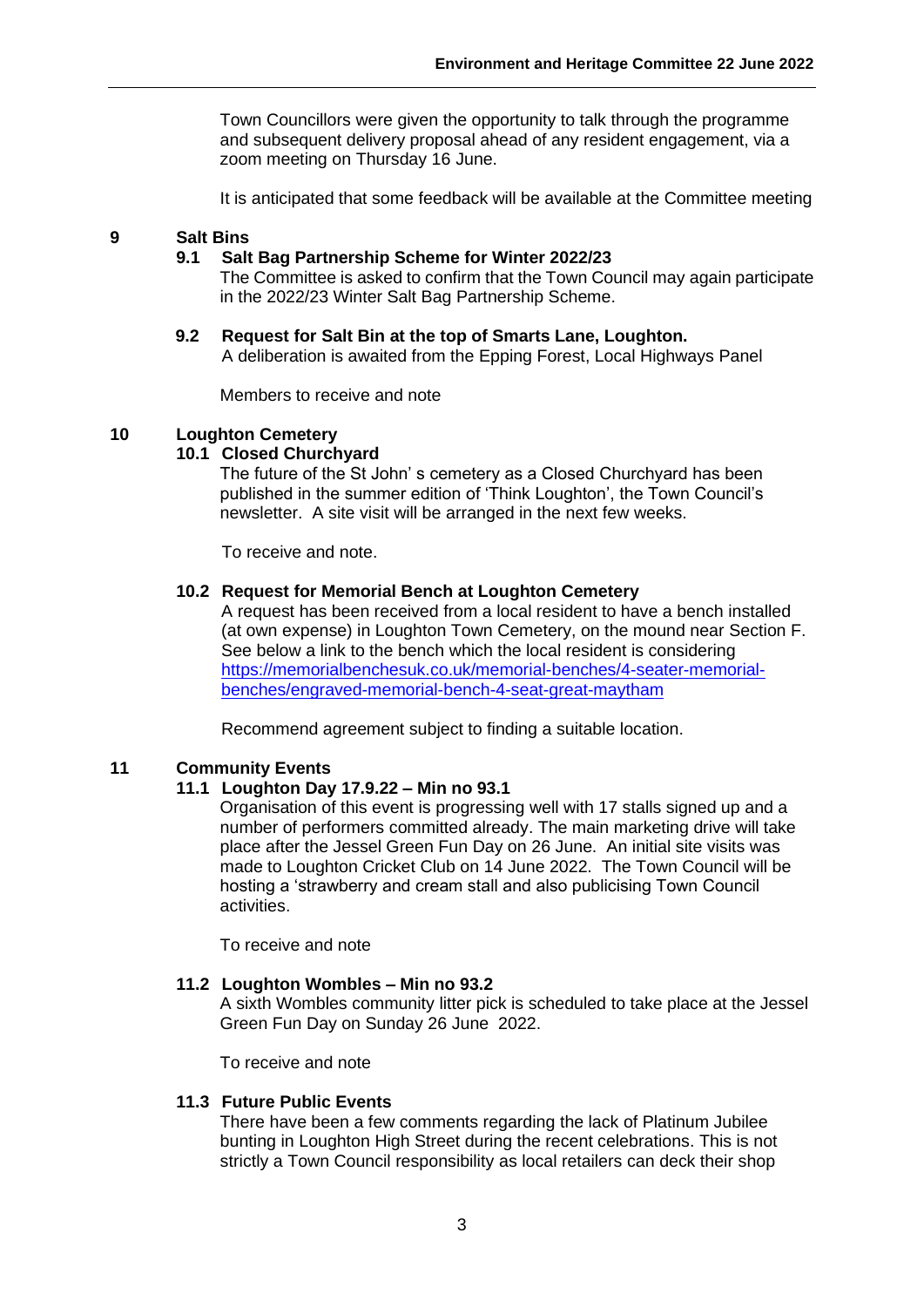frontages as they wish and various licensing and highways permissions need to be obtained at District and County Council levels.

Members may wish to review for future such public celebrations.

#### **12 Lopping Hall Clock and repair costs**

Members to ratify recent payments of a call out charge bill of £250 (the clock was mistiming) and works costs of £1,245 (although then there will be no need for the annual service this year). The funds to be 'vied' from either the 'Other Works' budget or from General Reserves.

We currently have an annual budget for the annual service of the Lopping Hall Clock set at a modest £180 p.a. This is adequate if nothing ever goes wrong, but inevitably this is not always the case. Whilst the Town Council has no current obligation to pay bills above £180, the clock is a prominent feature of the Town. Lopping Hall will be paying for the refurbishment of the tower. A more solid future framework of responsibilities with Lopping Hall can be reviewed.

For the future, Members to consider whether to

- I. Keep the Lopping Hall Clock budget allocation at £180
- II. Increase the Lopping Hall Clock budget for 2023/24
- III. Take over the maintenance costs of the clock
- IV. Discuss further at the Environment & Heritage Committee in November 2022 which is the budgeting setting meeting.

#### **13 Loughton Market Policy** - **Min no EH95**

Market providers are expected to come forward with plans to set up markets in Loughton, including a weekly Food Market .

To receive and note

#### **14 Planning / Boundary Commission**

Via EFDC. The Local Government Boundary Commission for England seek views on a number of aspects of future District Council Administration, including the number of councillors, number of wards and boundaries between wards. This may potentially impact two Loughton Wards, the boundary of Loughton Roding Ward and Buckhurst Hill East and also Loughton Forest Ward and High Beech.

In view of the deadline for initial responses of 18 July 2022 this agenda item is brought to this Committee. Recommended that a response is drafted by this Committee to be endorsed by the Resources and General Services Committee on 5 July 2022.

#### **15 Christmas Lights 2022-24**

The tender process was successfully completed and the ten submissions analysed by the Chairman, Vice Chairman of this Committee, the Town Clerk and Services Manager to select the final contractor and design. Aylseford Electrical Conrtactors were chosen for the three year contract between 2022 to 2025 at a cost of £48,562,20 spread over the three year period.

To receive and note

#### **16 Christmas Windows Competition 2022**

Members to recommend a way forward. See attached report pages 7 - 8.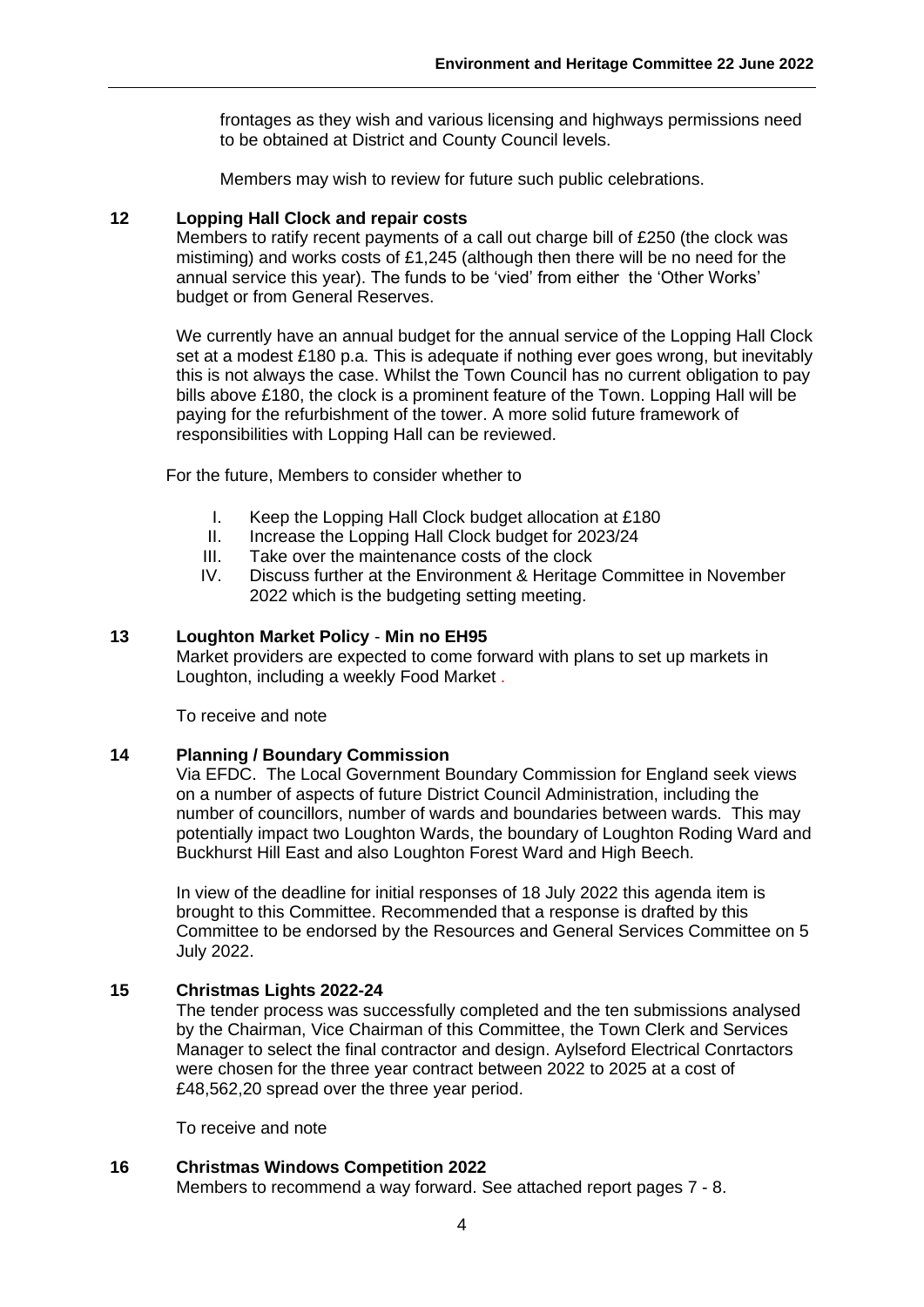#### **17 Essex Wildlife Trust (EWT) annual subscription fees**

Previous Bronze annual membership fees of £75+VAT are now uplifted to a Sliver membership of £250 + VAT p.a.. There is no longer a bronze level of membership fees. See attached email from EWT page 9.

Members to consider whether to continue with the annual subscription at this higher cost

#### **18 Waste Recycling issues**

Cllr Davies will address the committee and provide further background information.

#### **19 Financial Position**

#### **Current Financial Position**

The current financial position is attached together with details of the funds available from earmarked reserves.

\* See pages  $10 - 11$ .

#### **20 Future Work of the Committee**

The opportunity for members to suggest topics to be considered by the Committee at a future meeting, subject to the Committee's agreement.

#### **21 Environmental Issues**

This agenda item provides an opportunity for the Committee to discuss concerns and improve the ambience and environment of Loughton by tackling adverse factors and promoting positive ones.

The methodology agreed is as follows:

Councillors should send to the Town Clerk at least 14 days before the meeting a statement of what the eyesore is, its exact location, its ownership, if known, and the desired course of action. Members would discuss the matter, come to a conclusion, and then the Clerk would write to the responsible body outlining what the Town Council would like to see done. If no action were taken, the matter could be publicised and revisited at a subsequent meeting.

**Mark Squire TOWN CLERK**  15 June 2022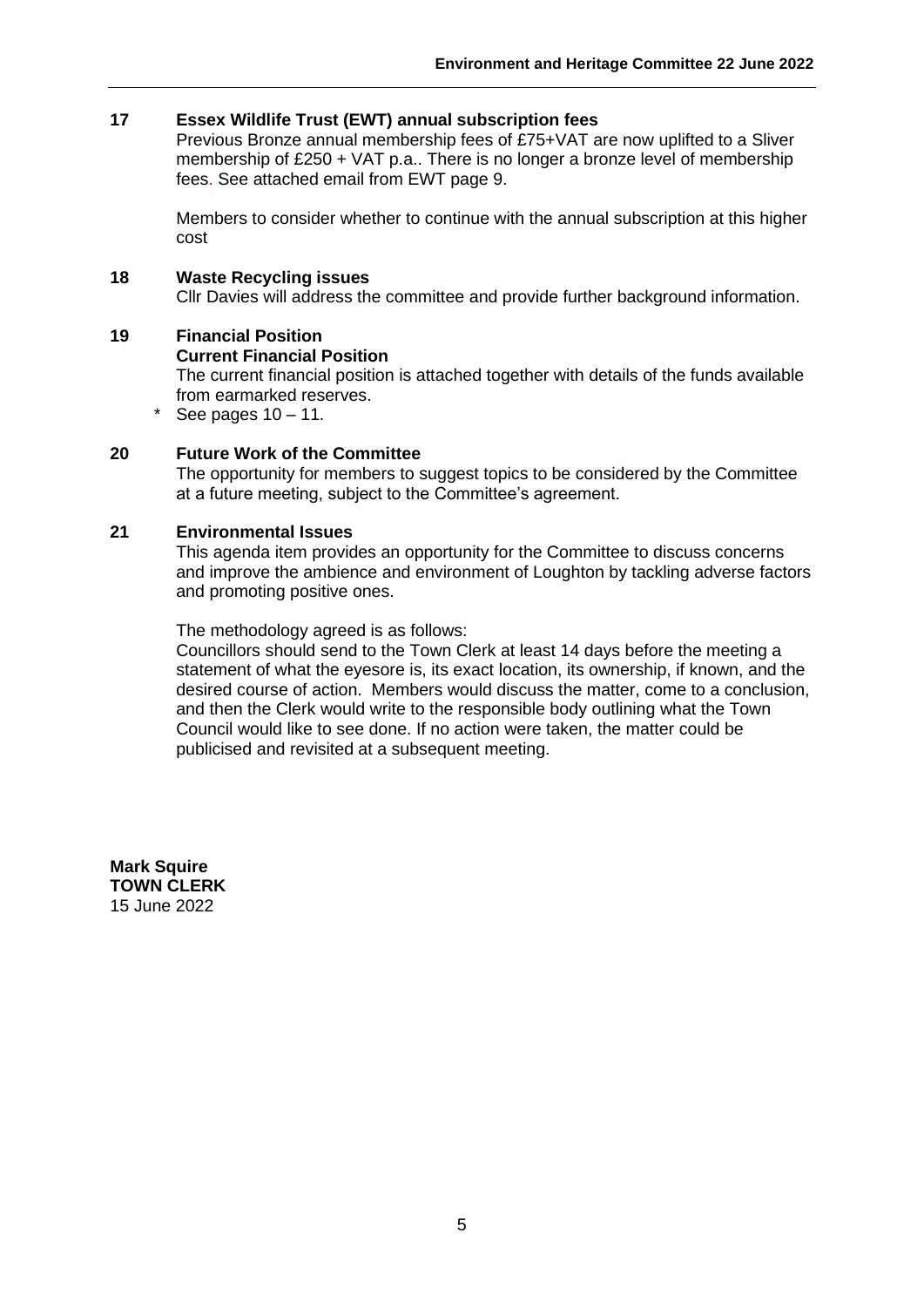

# **Agenda Item 7.1 Signage to the Forest from Loughton Station / Town Centre – Min no EH 90.1**

**Environment and Heritage Committee 22 June 2022**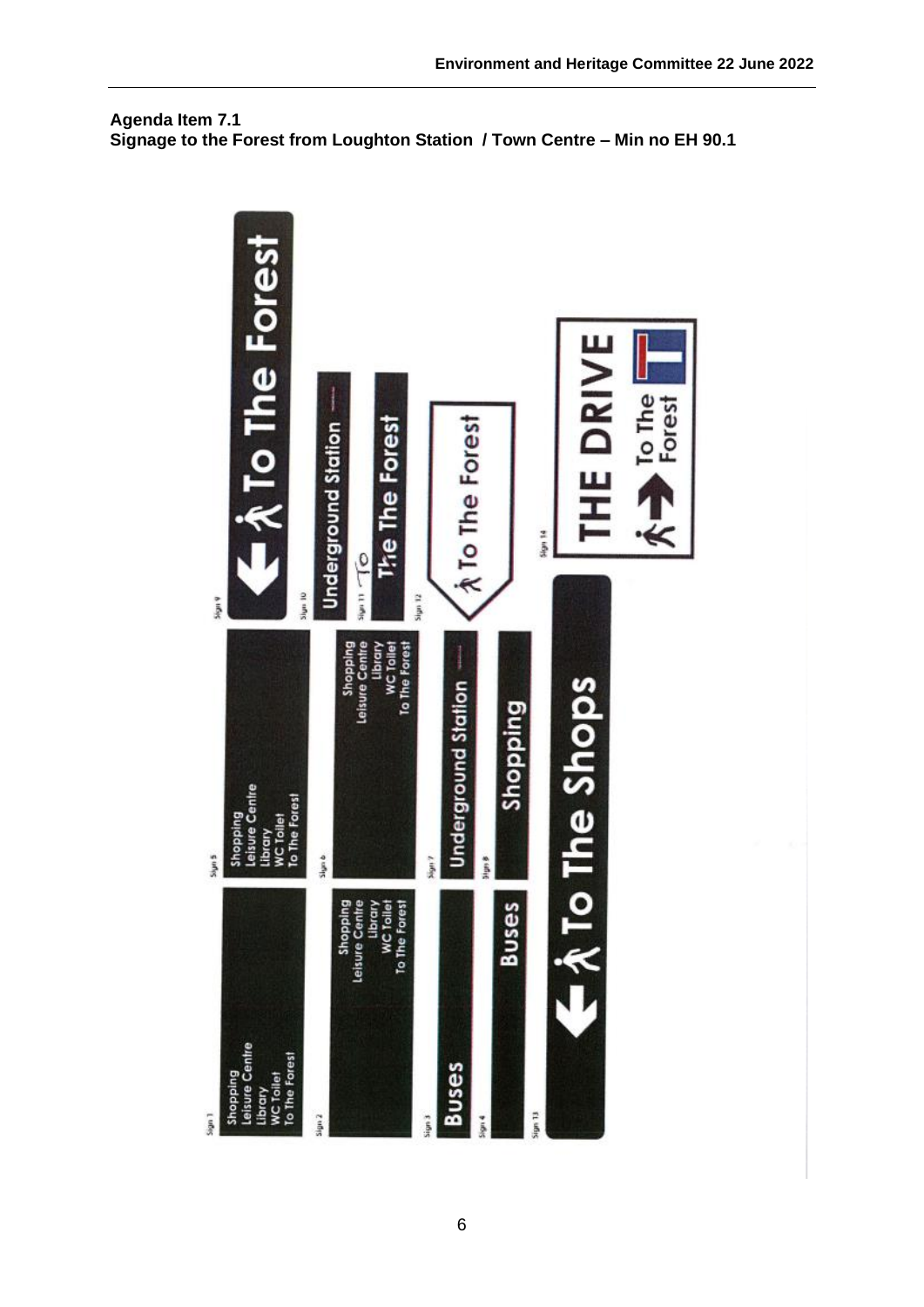#### **Agenda Item 16 Christmas Windows Competition 2022**

Following the issues local businesses faced in the wake of the Covid pandemic, and late cancellation of this scheme in 2020, the Committee decided last year to just award certificates recognising winners, runners-up and highly commended entrants for this competition's four categories. Category winners also received a bottle of Champagne which had been kindly donated by the EFDC Town Centres Department to encourage and support the use of local businesses.

The Committee is asked if it wishes to return to the previous format for this scheme, before its launch in early September 2022 (see attached rules for full competition information *below*).

*The officer who organises this event, reported that participants were sad to hear no cup was to be awarded last year as they are most appreciative of the recognition and enjoy the prestige.*

DP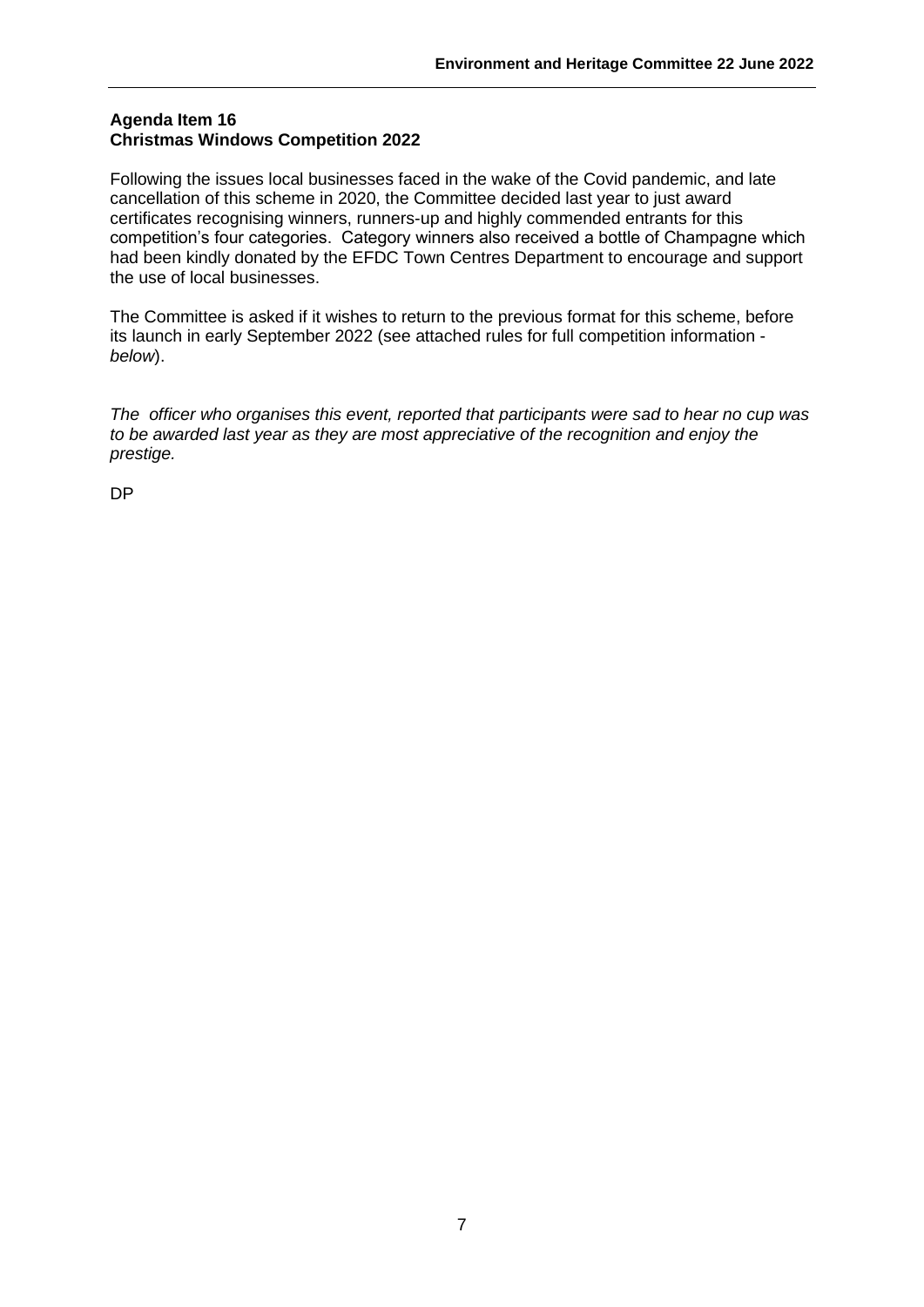# **2020 Competition Rules**

### **1 Eligibility**

All shops and businesses within the Town Council's boundaries are eligible and will be automatically entered in the competition.

#### **2 Classes of entry**

Entrants will be split into four classes:

- 1. Local/independent businesses
- 2. Multiples/chain stores (three or more branches)
- 3. Charity
- 4. Restaurants, Cafes and Public Houses

# **3 Judging**

Judging will be carried out by a panel consisting of the Town Mayor and two other councillors nominated each year by the Environment & Heritage Committee. All dressed windows must be in place for 1 December 2020. Judging will follow this and be completed by 7 December 2020. The judges' decision is final and no correspondence will be entered into.

# **4 Theme**

Entrants may base the window display on any Christmas theme.

# **5 Judging Criteria**

The window displays will be judged on a range of criteria, including

- Overall impression/visual impact
- Creativity/ideas
- Artistic merit
- Inventive use of materials
- Effort

Window displays relying primarily on considerable expenditure to achieve their impact will not be favoured in the judging.

There is no maximum or minimum size for the display.

# **6 Prizes**

The first prize-winner in each class will receive an engraved cup to retain for eleven months (to be awarded again the following year) and a certificate to keep; also a donation of £75 will be made to the charity of their choice. Certificates will also be awarded to the runner-up and highly commended entrants in each category. When no award is made in a category, the Town Council reserves the right to re-distribute the award on the judges' decision to one or more categories and/or entrants.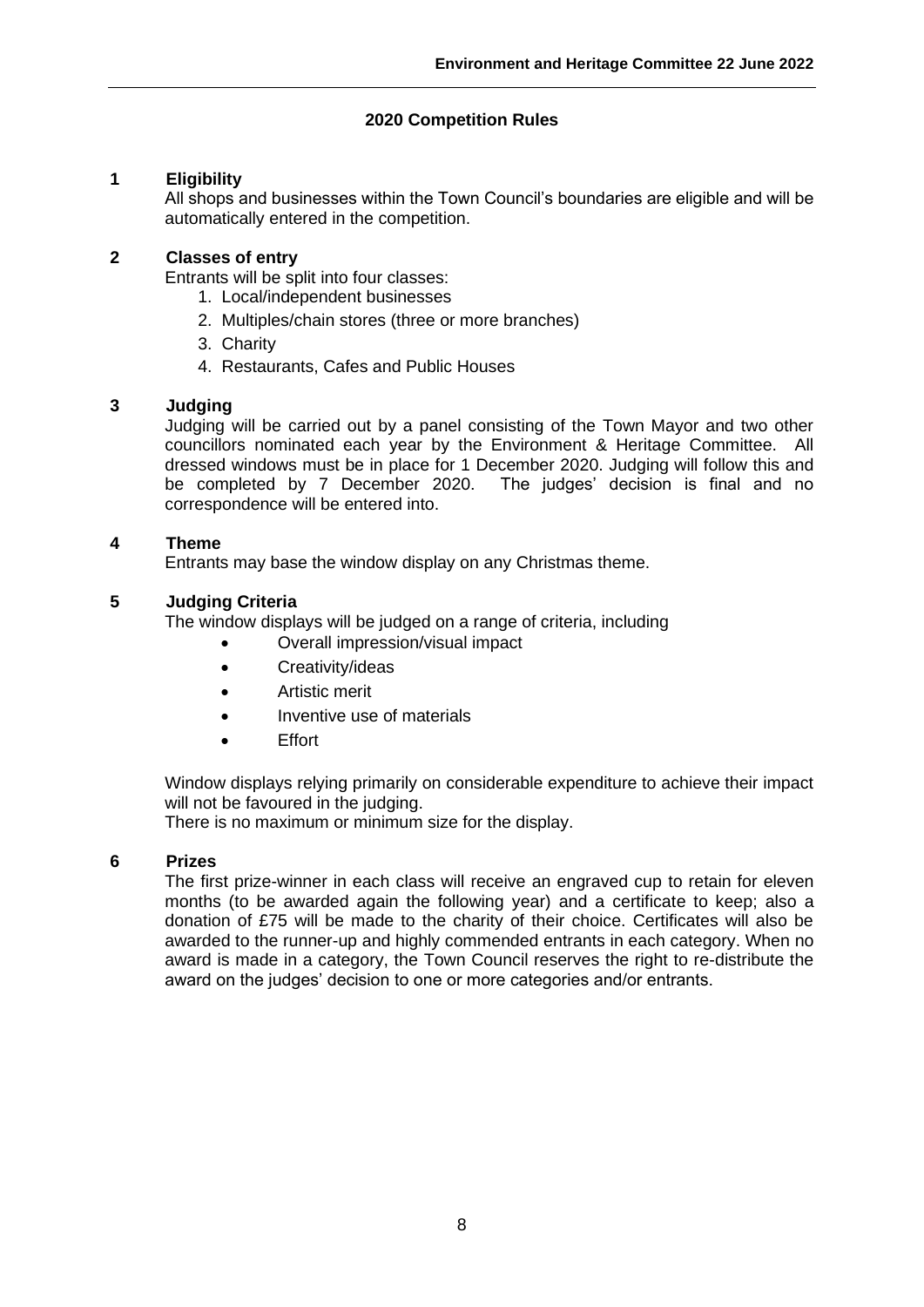# **Agenda Item 17 Essex Wildlife Trust (EWT) annual subscription fees**

# Dear Deborah and Mark

Firstly thank you Deborah for taking the time to talk to me just now. I have attached the newly rebranded Investors in Wildlife application form with costings and benefits. This is being used for businesses that are joining up now, and all our existing Investors in Wildlife membership will gradually be moved over to these costings and benefits from January 2022 around their month of renewal.

As you will see there is not going to be a Bronze level, so your options are:

- Let your Bronze membership run to May 2022 and decide nearer the renewal what you would like to do in terms of upgrading to Silver.
- Upgrade to Silver now at 2021 prices, so we would send you an additional invoice for £125+VAT=£150, and that would expire September 2022. Then the Silver renewal will be £250+VAT=£300 from September 2022 onwards.
- Become a personal member under one person's name for £3.50 per month, which has been taken up by some of our very small one-man band companies.
- Or sadly give us notice that you will leave the Scheme May 2022 when that years Bronze expires.

I hope you understand from this that we are very grateful for the support the Council have given us since 2008, it's just us shifting our resources to gain maximum benefit in terms of sustainability and action for wildlife conservation. I look forward to hearing your thoughts? Best wishes, **Grant** Grant Maton Corporate Communications Officer Essex Wildlife Trust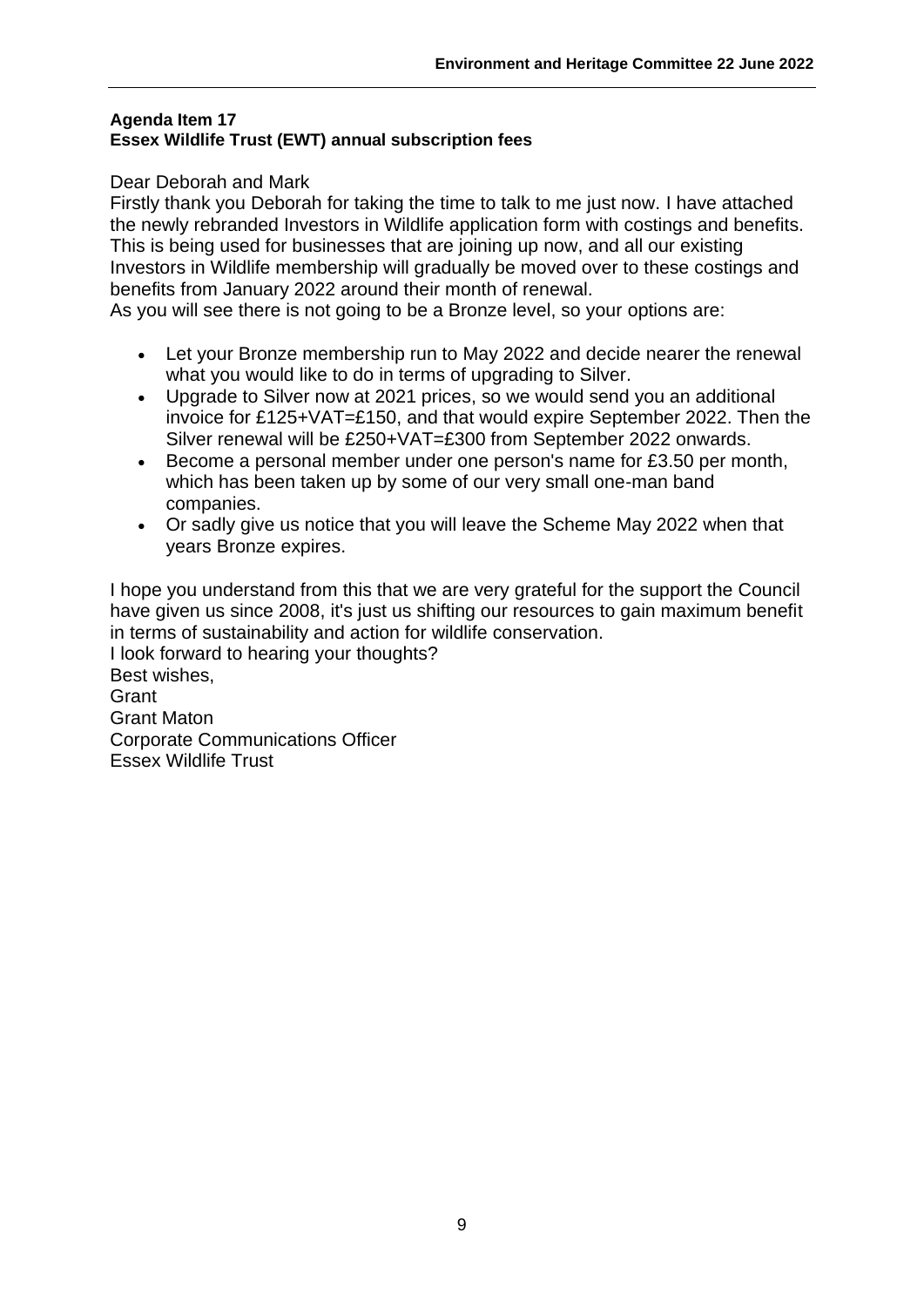| <b>Month No: 1</b><br><b>Environment &amp; Heritage Committee Report</b> |             |                     |                           |                                    |                             |                           |                         |
|--------------------------------------------------------------------------|-------------|---------------------|---------------------------|------------------------------------|-----------------------------|---------------------------|-------------------------|
|                                                                          |             | Actual<br>Last Year | Actual<br>Year<br>To Date | Current<br>Annual<br><b>Budget</b> | Variance<br>Annual<br>Total | <b>Funds</b><br>Available | $%$ of<br><b>Budget</b> |
| <b>Environment &amp; Heritage</b>                                        |             |                     |                           |                                    |                             |                           |                         |
| <b>Christmas Best Dressed</b><br>Window                                  | Expenditure | $\mathbf 0$         | $\mathbf 0$               | 350                                | 350                         | 350                       | 0%                      |
| Cemetery (Church Lane) (1)                                               | Expenditure | 77,658              | 2,946                     | 70,270                             | 67,324                      | 67,324                    | 4.2%                    |
|                                                                          | Income      | 21,472              | 2,000                     | 14,250                             | 12,250                      |                           | 14.0%                   |
|                                                                          |             |                     |                           |                                    |                             |                           |                         |
| <b>Street Furniture</b>                                                  | Expenditure | 28,345              | $\mathbf 0$               | 32,965                             | 32,965                      | 32,965                    | 0%                      |
|                                                                          |             |                     |                           |                                    |                             |                           |                         |
| <b>Allotments</b>                                                        | Expenditure | 6,163               | 169                       | 10,420                             | 10,251                      | 10,251                    | 1.6%                    |
|                                                                          | Income      | 4,300               | 36                        | 3,630                              | 3,594                       |                           | $1\%$                   |
|                                                                          |             |                     |                           |                                    |                             |                           |                         |
| Lady Whittakers Mead<br>(2)                                              | Expenditure | 1,700               | 590                       | 800                                | 210                         | 210                       | 73.8%                   |
|                                                                          |             |                     |                           |                                    |                             |                           |                         |
| <b>Other Services</b>                                                    | Expenditure | $\mathbf 0$         | $\mathbf 0$               | 4,200                              | 4,200                       | 4,200                     | $0.0\%$                 |
|                                                                          |             |                     |                           |                                    |                             |                           |                         |
| (3)<br>Service Re-charge                                                 | Expenditure | 99,000              | $\mathbf 0$               | 0                                  | 0                           | 0                         | 0.0%                    |
|                                                                          |             |                     |                           |                                    |                             |                           |                         |

# **Summary Income & Expenditure by Budget Heading 30/04/2022**

# **INCOME – EXPENDITURE TOTALS**

| <b>Environment and Heritage Expenditure</b> | 212,866 | 3,705        | 218,005 | 214,300 | 214,300 | 1.7%     |
|---------------------------------------------|---------|--------------|---------|---------|---------|----------|
| <b>Income</b>                               | 25,772  | 2,036        | 17,880  | 15,844  |         | $11.4\%$ |
| Net Expenditure over Income                 | 187,093 | <u>1,669</u> | 200,125 | 198,456 |         |          |

Notes:

- 1) The budget includes earmarked funds for wall repairs.
- 2) Lady Whittakers Mead expenditure was for necessary tree works.
- 3) Service re-charge for 2022/23 is £99,000 which is deducted at the end of March 2023